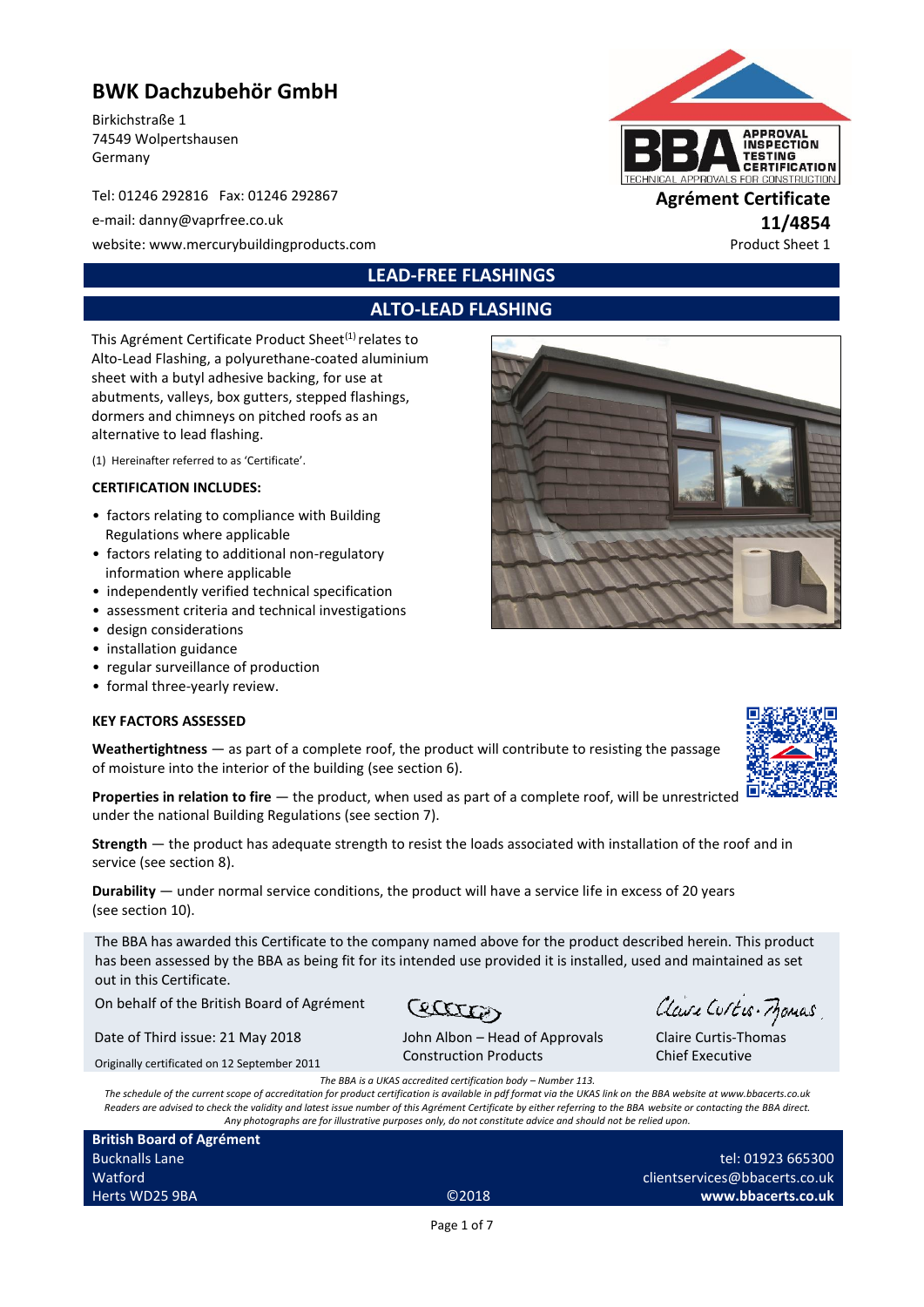# **Regulations**

In the opinion of the BBA, Alto-Lead Flashing, if installed, used and maintained in accordance with this Certificate, can satisfy or contribute to satisfying the relevant requirements of the following Building Regulations (the presence of a UK map indicates that the subject is related to the Building Regulations in the region or regions of the UK depicted):

|                                             |                          | The Building Regulations 2010 (England and Wales) (as amended)                                                                                                                                                                                                                                                                     |
|---------------------------------------------|--------------------------|------------------------------------------------------------------------------------------------------------------------------------------------------------------------------------------------------------------------------------------------------------------------------------------------------------------------------------|
|                                             |                          |                                                                                                                                                                                                                                                                                                                                    |
| <b>Requirement:</b><br>Comment:             | B4(2)                    | <b>External fire spread</b><br>The product, when used as part of a complete roof, will not affect the fire rating of the<br>roof construction. See section 7 of this Certificate.                                                                                                                                                  |
| <b>Requirement:</b><br>Comment:             | C2(b)                    | <b>Resistance to moisture</b><br>The product will contribute to a roof satisfying this Requirement. See section 6 of this<br>Certificate.                                                                                                                                                                                          |
| <b>Regulation:</b><br>Comment:              | $\overline{\phantom{a}}$ | <b>Materials and workmanship</b><br>The product is acceptable. See section 10 and the Installation part of this Certificate.                                                                                                                                                                                                       |
|                                             |                          | The Building (Scotland) Regulations 2004 (as amended)                                                                                                                                                                                                                                                                              |
| <b>Regulation:</b><br>Comment:              | 8(1)(2)                  | Durability, workmanship and fitness of materials<br>The product can contribute to a construction satisfying the requirements of this<br>Regulation. See sections 9 and 10 and the Installation part of this Certificate.                                                                                                           |
| <b>Regulation:</b><br>Standard:<br>Comment: | 9<br>2.8                 | <b>Building standards applicable to construction</b><br>Spread from neighbouring buildings<br>The product can be regarded as having a low vulnerability, with reference to clause<br>2.8.1 <sup>(1)(2)</sup> of this Standard, and will not affect the fire rating of the roof construction. See<br>section 7 of this Certificate. |
| Standard:<br>Comment:                       | 3.10                     | Precipitation<br>The product will contribute to a roof satisfying clauses $3.10.1^{(1)(2)}$ , $3.10.7^{(1)(2)}$ and<br>3.10.8 <sup>(1)(2)</sup> of this Standard. See section 6 of this Certificate.                                                                                                                               |
| Standard:<br>Comment:                       | 7.1(a)(b)                | Statement of sustainability<br>The product can contribute to meeting the relevant requirements of Regulation 9,<br>Standards 1 to 6 and therefore will contribute to a construction meeting a bronze level<br>of sustainability as defined in this Standard.                                                                       |
| <b>Regulation:</b><br>Comment:              | 12                       | <b>Building standards applicable to conversions</b><br>Comments in relation to the product under Regulation 9, Standards 1 to 6 also apply to<br>this Regulation, with reference to clause 0.12.1 $(1)(2)$ and Schedule 6 $(1)(2)$ .                                                                                               |
|                                             |                          | (1) Technical Handbook (Domestic).<br>(2) Technical Handbook (Non-Domestic).                                                                                                                                                                                                                                                       |
|                                             |                          | The Building Regulations (Northern Ireland) 2012 (as amended)                                                                                                                                                                                                                                                                      |
| <b>Regulation:</b><br>Comment:              | 23(a)(i)<br>(iii)(b)(i)  | <b>Fitness of materials and workmanship</b><br>The product is acceptable. See section 10 and the Installation part of this Certificate.                                                                                                                                                                                            |
| <b>Regulation:</b><br>Comment:              | 28(b)                    | <b>Resistance to moisture and weather</b><br>The product will contribute to a roof satisfying this Regulation. See section 6 of this<br>Certificate.                                                                                                                                                                               |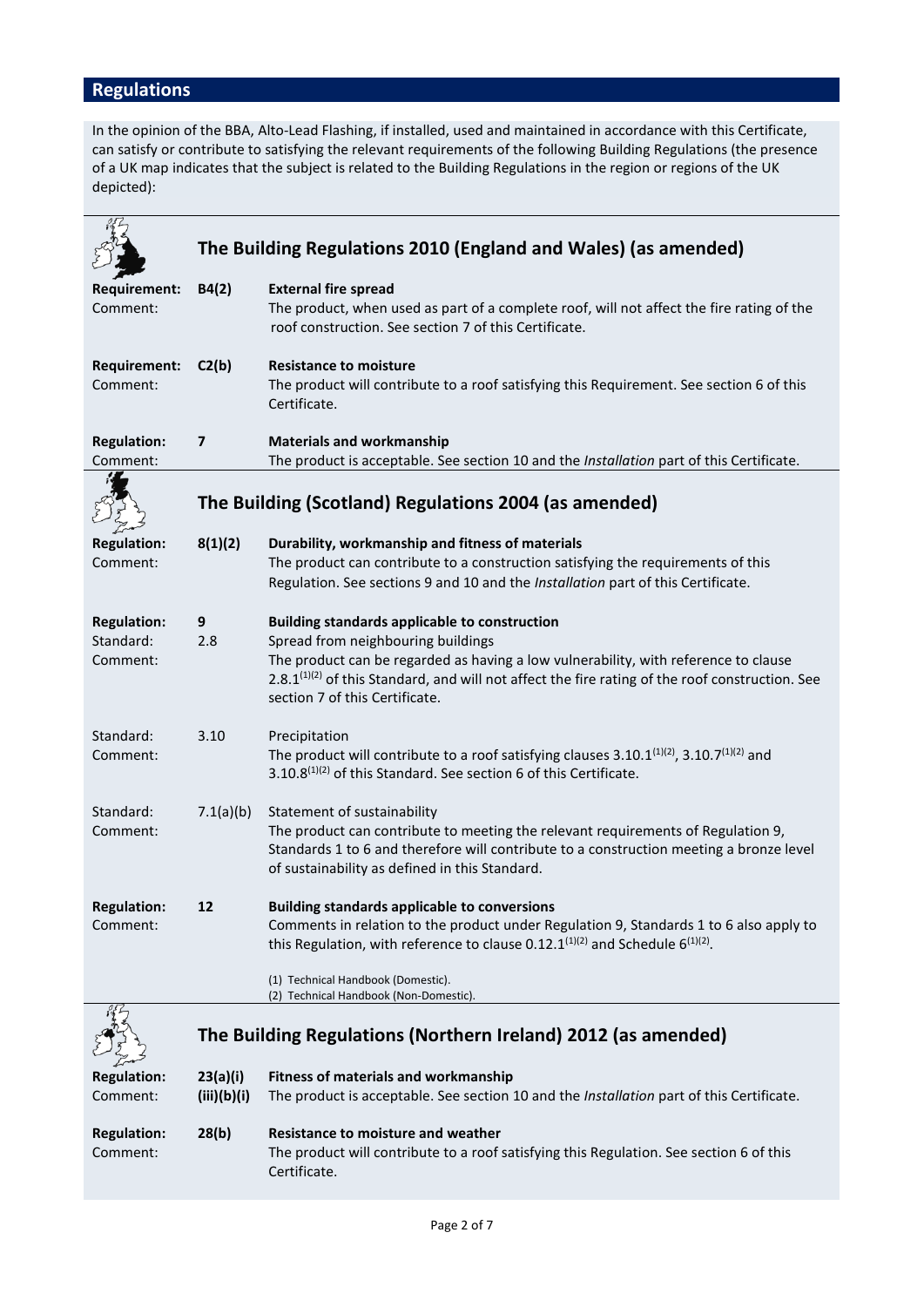| <b>Regulation:</b> | 36(b) | <b>External fire spread</b>                                                               |
|--------------------|-------|-------------------------------------------------------------------------------------------|
| Comment:           |       | The product, when used as part of a complete roof, will not affect the fire rating of the |
|                    |       | roof construction. See section 7 of this Certificate.                                     |

# **Construction (Design and Management) Regulations 2015 Construction (Design and Management) Regulations (Northern Ireland) 2016**

Information in this Certificate may assist the client, designer (including Principal Designer) and contractor (including Principal Contractor) to address their obligations under these Regulations.

See section: 1 *Description* (1.2) of this Certificate.

### **Additional Information**

### **NHBC Standards 2018**

In the opinion of the BBA, Alto-Lead Flashing, if installed, used and maintained in accordance with this Certificate, can satisfy or contribute to satisfying the relevant requirements in relation to *NHBC Standards*, Chapters 6.8 *Fireplaces, chimneys and flues,* and 7.2 *Pitched roofs.*

### **Technical Specification**

### **1 Description**

1.1 Alto-Lead Flashing comprises sheet aluminium coated with polyurethane on both sides and either a black (winter grade) or grey (summer grade) butyl adhesive on the lower surface protected by a release paper.

1.2 The rolls are available with nominal characteristics of:

| Roll length $(1)$ (m) | 5.0                                         |
|-----------------------|---------------------------------------------|
| Roll width $(1)$ (mm) | 150, 300, 450, 600                          |
| Thickness (mm)        | 0.15                                        |
| Weight of roll (kg)   | 1.5.3.0.4.5.6.0                             |
| Colours               | red, black, brown, light grey and lead grey |
| Finish                | structured, corrugated or smooth.           |

(1) Other widths and lengths are available to order.

# **2 Manufacture**

2.1 The product is manufactured by profiling sheet aluminium and coating with polyurethane on both sides and butyl adhesive, protected by a release paper, on the underside.

2.2 As part of the assessment and ongoing surveillance of product quality, the BBA has:

- agreed with the manufacturer the quality control procedures and product testing to be undertaken
- assessed and agreed the quality control operated over batches of incoming materials
- monitored the production process and verified that it is in accordance with the documented process
- evaluated the process for management of nonconformities
- checked that equipment has been properly tested and calibrated
- undertaken to carry out the above measures on a regular basis through a surveillance process, to verify that the specifications and quality control operated by the manufacturer are being maintained.

2.3 The product is manufactured by Clip Stanz Ood using BWK Dachzubehör GmbH equipment and technical control, and distributed in the UK by Mercury Building Products Ltd, 114 Eckington Road, Coal Aston, Dronfield, Sheffield S18 3AY, websit[e www.mercurybuildingproducts.com.](http://www.mercurybuildingproducts.com/)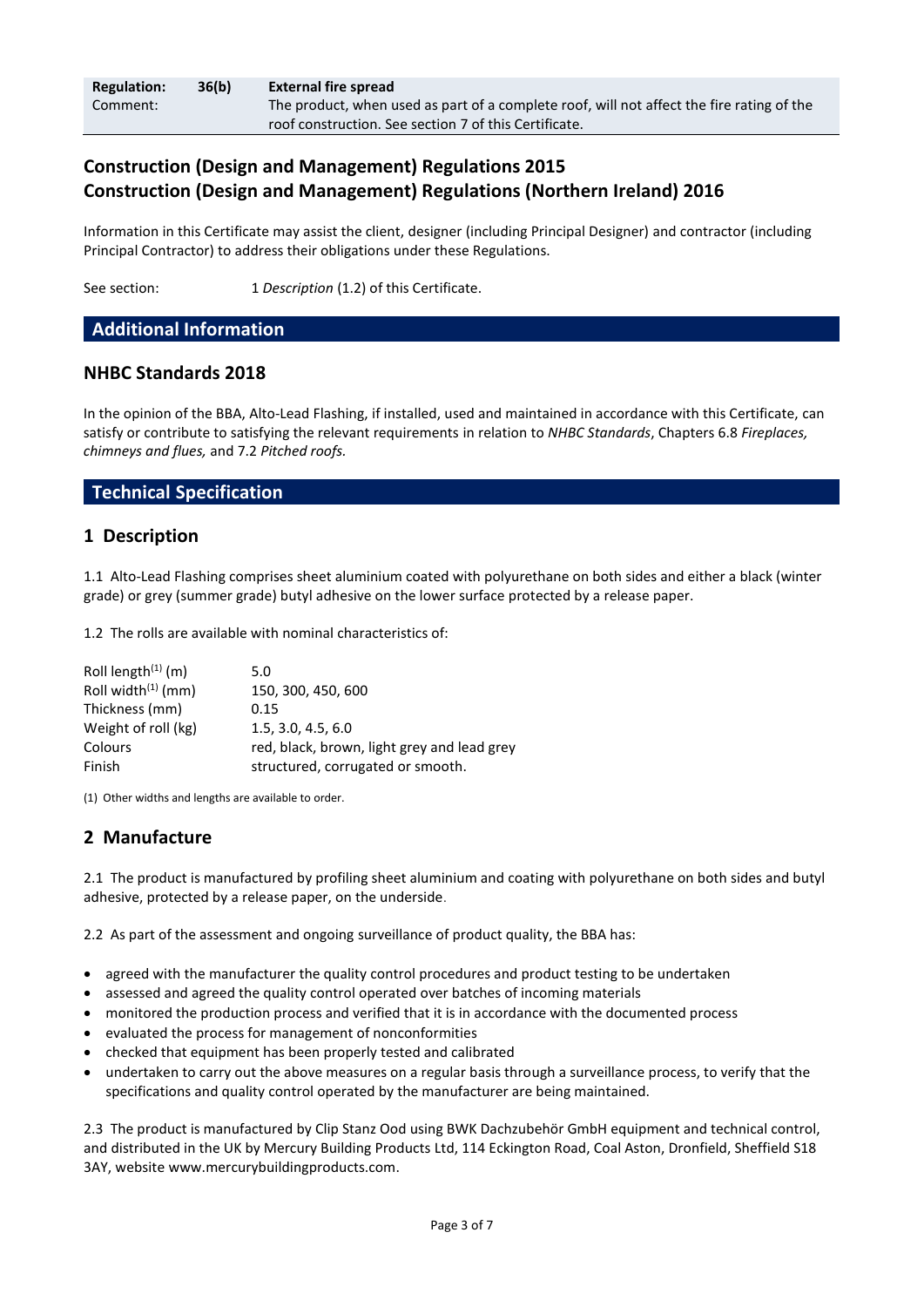2.4 The management system of Clip Stanz Ood has been assessed and registered as meeting the requirements of BS EN ISO 9001 : 2008 by TÜV NORD CERT GmbH (Certificate 44100090017).

# **3 Delivery and site handling**

3.1 The product is distributed in boxed rolls marked with the size, colour, product name, number of rolls per box and the BBA logo incorporating the number of this Certificate.

3.2 The product should be stored upright, on a smooth, clean, dry surface, under cover and protected from sunlight.

#### **Assessment and Technical Investigations**

The following is a summary of the assessment and technical investigations carried out on Alto-Lead Flashing.

#### **Design Considerations**

#### **4 Use**

4.1 Alto-Lead Flashing, when designed and installed in accordance with BS 5534 : 2014, BS 8000-0 : 2014 and BS 8000-6 : 2013, is satisfactory for use in flashing applications such as chimneys, side abutments, valleys, box gutters, stepped flashings, dormers and chimneys to provide a weatherproof junction.

4.2 Where the product is likely to come into contact with potentially damaging chemicals (such as acid, alkali, oil and solvents), a test on the product should be conducted before proceeding. If any doubt arises, the Certificate holder's advice should be sought.

### **5 Practicability of installation**

The product can be installed by roofing contractors experienced with this type of product.

#### **6 Weathertightness**



Alto-Lead Flashing, when incorporated into a roofing system designed and installed in accordance with conventional good practice, will adequately resist the passage of moisture to the interior of the building and so contribute to the roof satisfying the requirements of the national Building Regulations.

### **7 Properties in relation to fire**



7.1 Samples of Alto-Lead Flashing, when tested in accordance with BS 467-3 : 2004, achieved an A rating for surface spread of flame.

7.2 In the opinion of the BBA, the product achieves an AA rating or low vulnerability as defined in the national Building Regulations.

### **8 Strength**

The product will resist the impacts associated with installation and use.

### **9 Maintenance**



There are no maintenance requirements, other than a regular visual check for damage. Damaged areas can be repaired, prior to completion of the roof covering, by following the Certificate holder's instructions.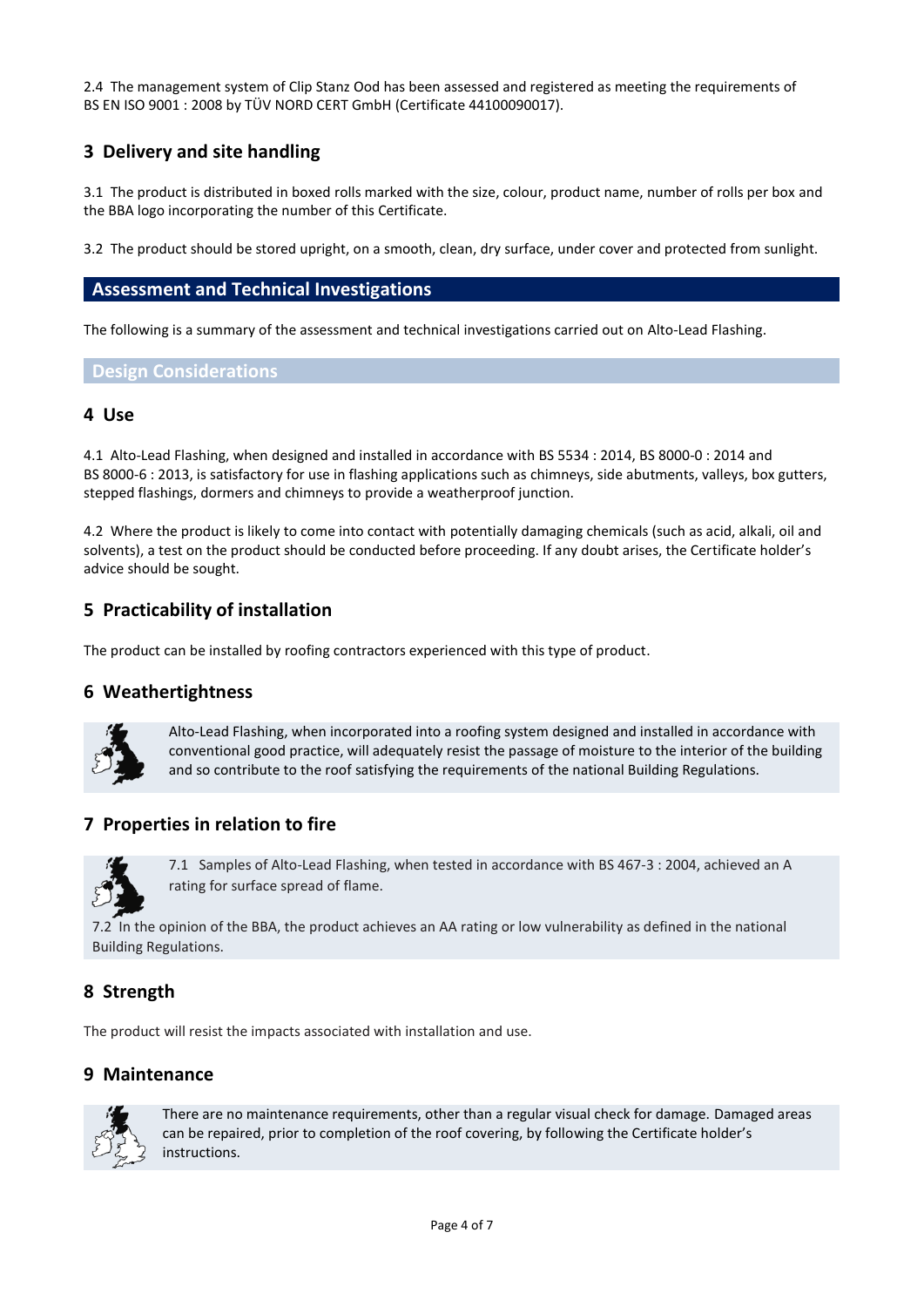# **10 Durability**



The product, when subjected to normal conditions of exposure and use, will have a service life in excess of 20 years.

# **11 Reuse and recyclability**

The product comprises aluminium, which can be recycled.

#### **Installation**

# **12 General**

12.1 Alto-Lead Flashing must be installed and fixed in accordance with the Certificate holder's instructions and the relevant recommendations of BS 5534 : 2014, BS 8000-0 : 2014 and BS 8000-6 : 2013.

12.2 The product is worked the same way as lead flashing. It can be installed and worked in any direction using a mallet, roller or by hand. Cutting is achieved with scissors or a sharp knife without the need for protective measures.

12.3 Cutting, folding and working with a lead dresser can be carried out at a minimum temperature of 5°C.

## **13 Procedure**

13.1 When installing the product in valleys, foot traffic should be avoided or a protection board should be used.

13.2 The backing paper on the product should be left in place until the final shape and position has been determined prior to its removal.

13.3 Surfaces should be clean and dry and any loose material removed to ensure proper adhesion.

13.4 The product should be dressed into the brickwork and sealed. Any jointing detail should have a minimum overlap of 100 mm.

13.5 Where top edges are exposed, a silicone sealant should be applied to prevent ingress of rainwater behind the flashing. Alternatively, a cover flashing turned into the joints of the brickwork can be used.

### **14 Repair**

Damage to the product should be repaired prior to the installation of slates or tiles, by patching and sealing the damaged areas. Care must be taken to ensure that the watertightness of the roof is maintained.

#### **Technical Investigations**

#### **15 Tests**

Tests were carried out and the results assessed to determine:

- width and thickness
- weight per unit area
- tensile strength and elongation
- tear resistance
- low temperature foldability
- dimensional stability
- water vapour transmission
- water absorption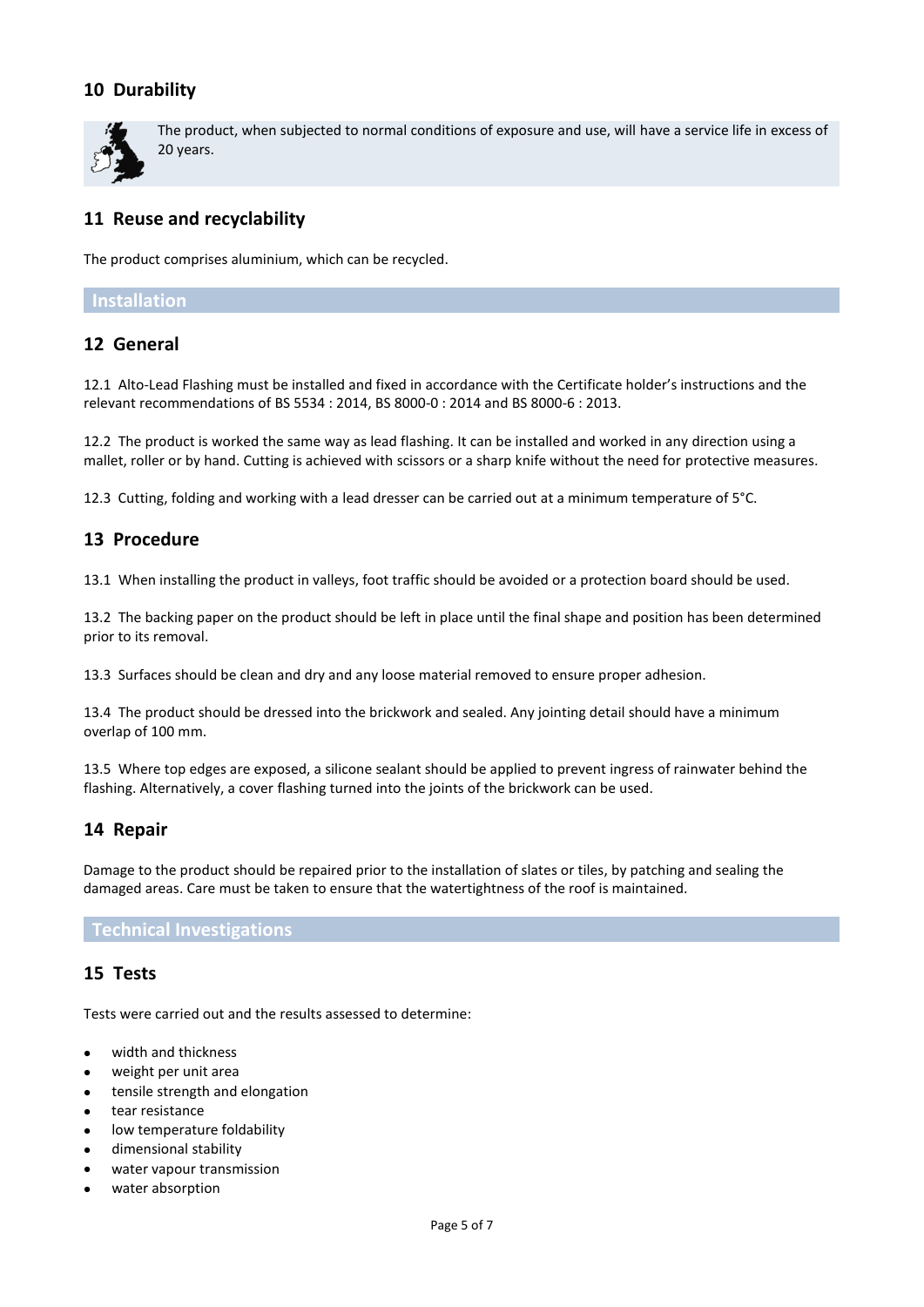- ash content
- peel strength from brick and concrete substrates
- effect of accelerated weathering and colour stability.

### **16 Investigations**

16.1 The manufacturing process was evaluated, including the methods adopted for quality control, and details were obtained of the quality and composition of the materials used.

16.2 An assessment was made of results of a fire test in accordance with BS 476-3 : 2004.

16.3 An assessment was made of existing data on:

- bond strength
- bond strength at elevated temperature
- bond strength at low temperature
- resistance to artificial ageing
- effect of thermal ageing after artificial ageing.

16.4 A user survey was carried out to assess the performance of the product in service.

# **Bibliography**

BS 476-3 : 2004 *Fire tests on building materials and structures — Classification and method of test for external fire exposure to roofs* 

BS 5534 : 2014 + A1 : 2015 *Slating and tiling for pitched roofs and vertical cladding — Code of practice*

BS 8000-0 : 2014 *Workmanship on construction sites — Introduction and general principles* BS 8000-6 : 2013 *Workmanship on building sites — Code of practice for slating and tiling of roofs and claddings* 

BS EN ISO 9001 : 2008 *Quality management systems — Requirements*